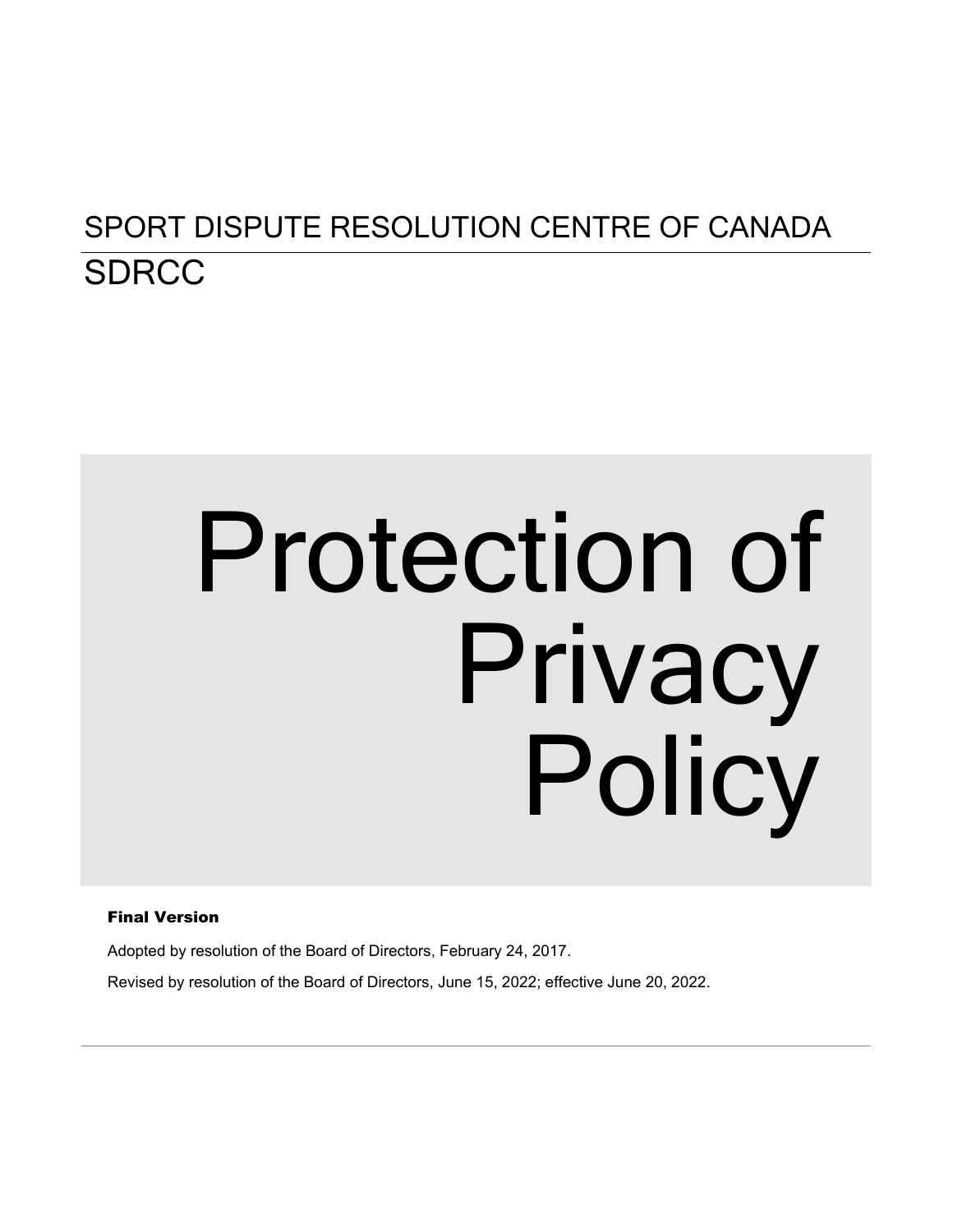#### PROTECTION OF PRIVACY POLICY

#### **SDRCC**

1080 Beaver Hall Hill Suite 950 Montreal, QC Canada H2Z 1S8 Telephone: 1-866-733-7767 (toll-free) 1-514-866-1245 (local)

Fax:

1-877-733-1246 (toll-free) 1-514-866-1246 (local)

Website: [www.sdrcc.ca](http://www.sdrcc.ca/)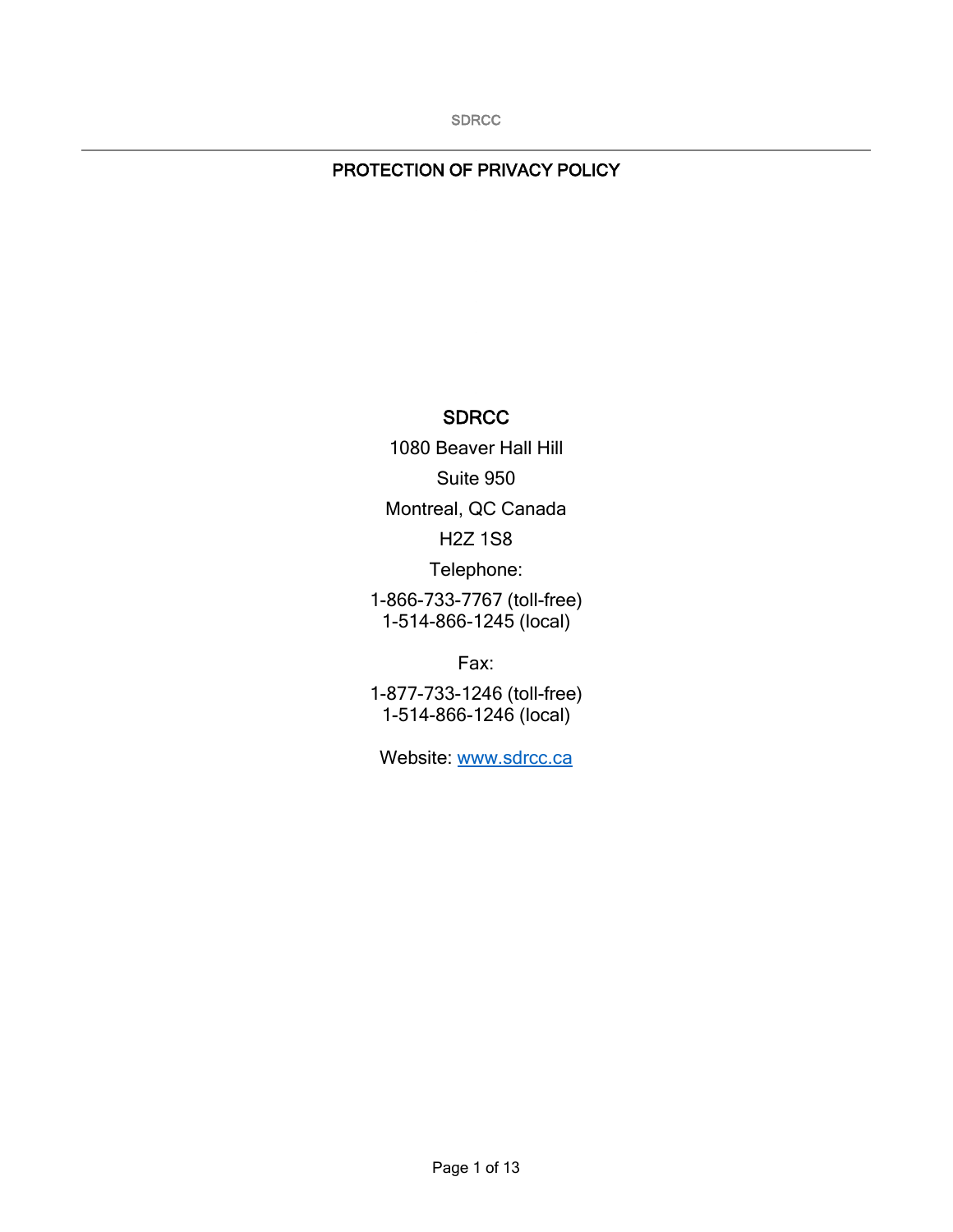# **Table of Contents**

| А.          |     |  |  |  |
|-------------|-----|--|--|--|
| В.          |     |  |  |  |
| $C_{\cdot}$ |     |  |  |  |
| D.          |     |  |  |  |
| Ε.          |     |  |  |  |
| F.          |     |  |  |  |
|             |     |  |  |  |
|             | 1.1 |  |  |  |
|             | 1.2 |  |  |  |
|             | 1.3 |  |  |  |
|             | 1.4 |  |  |  |
|             |     |  |  |  |
|             | 2.1 |  |  |  |
|             | 2.2 |  |  |  |
|             |     |  |  |  |
|             | 3.1 |  |  |  |
|             | 3.2 |  |  |  |
|             | 3.3 |  |  |  |
|             |     |  |  |  |
|             | 4.1 |  |  |  |
|             | 4.2 |  |  |  |
|             |     |  |  |  |
|             |     |  |  |  |
|             | 4.3 |  |  |  |
|             |     |  |  |  |
|             |     |  |  |  |
|             | 6.1 |  |  |  |
|             | 6.2 |  |  |  |
|             | 6.3 |  |  |  |
|             | 6.4 |  |  |  |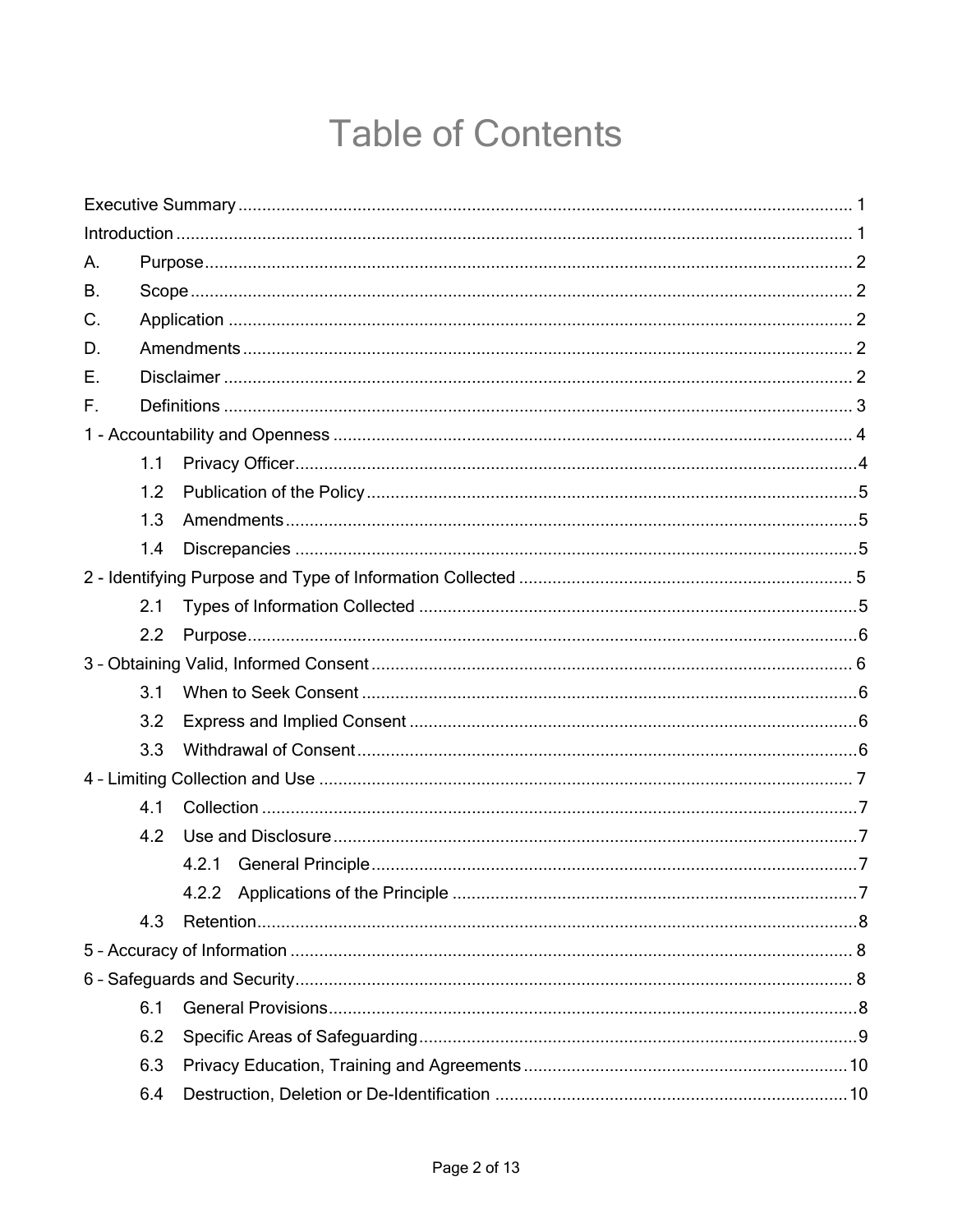| 71 |  |  |  |
|----|--|--|--|
|    |  |  |  |
|    |  |  |  |
|    |  |  |  |
|    |  |  |  |
|    |  |  |  |
|    |  |  |  |
|    |  |  |  |
|    |  |  |  |
|    |  |  |  |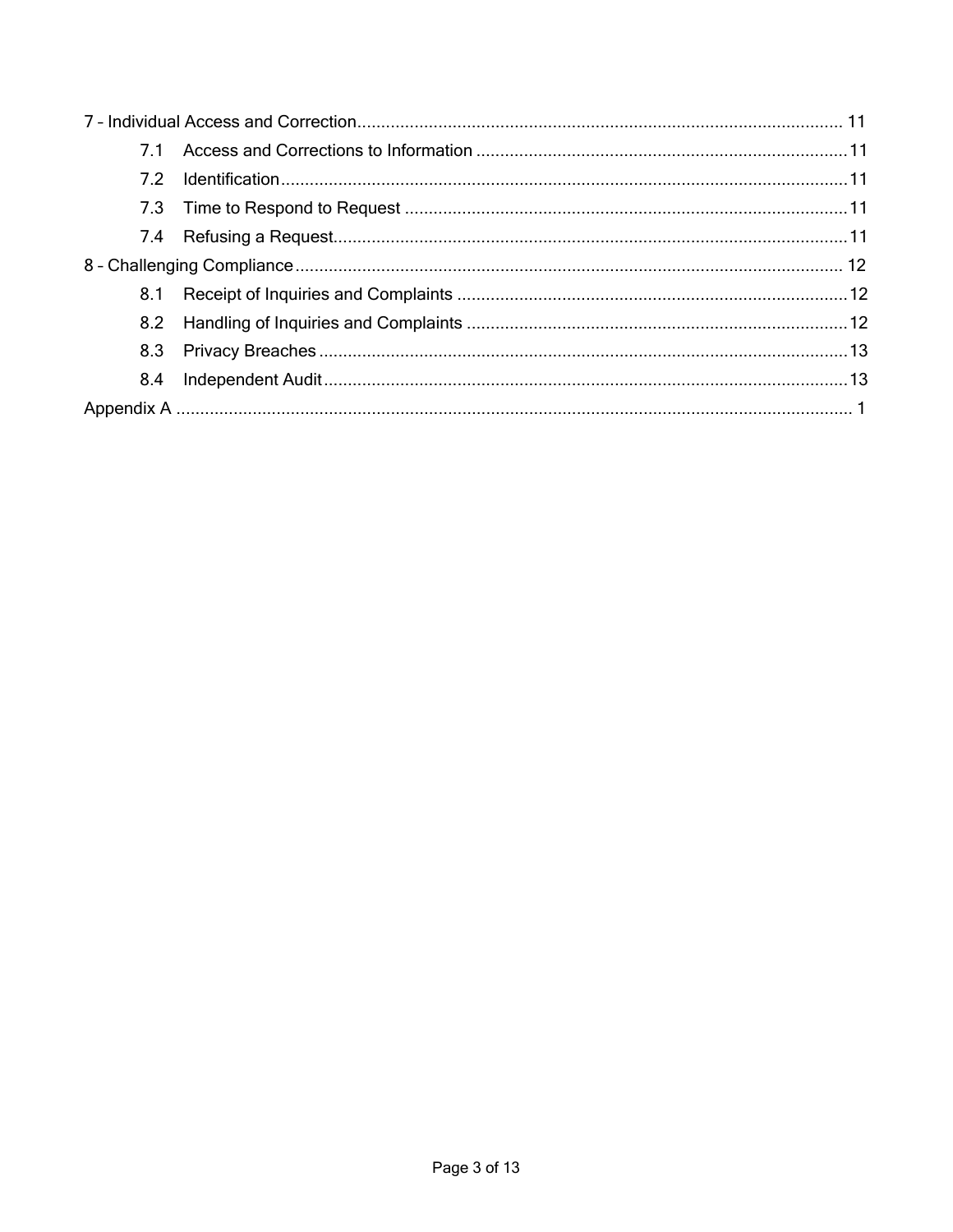# <span id="page-4-0"></span>Executive Summary

The Sport Dispute Resolution Centre of Canada (the "Centre") Protection of Privacy Policy ("the Policy") is based on the ten principles outlined in the Model Code for the Protection of Personal Information of the Canadian Standards Association and in the *Personal Information Protection and Electronic* Documents Act's ("PIPEDA") fair information principles: 1-Accountability; 2-Identifying Purposes; 3-Consent; 4-Limiting Collection; 5-Limiting Use, Disclosure and Retention; 6-Accuracy; 7-Safeguards; 8- Openness; 9-Individual Access; 10-Challenging Compliance.

The model was adapted in this Policy to combine principles 1 and 8 in a principle of Accountability and Openness, as well as to combine principles 4 and 5 into a general principle of Limiting Information, resulting in eight sections.

Section 1 – Accountability and Openness, designates a privacy officer responsible for compliance and enforcement and provides for information regarding specifics of the Policy and the related practices of the Centre to be easily accessible.

Section 2 - Identifying Purpose, establishes that the purpose of any information collected will be identified at or before the time of collection.

Section 3 - Consent, is to provide a definition of consent, as well as the valid types and withdrawals of consent.

Section 4 - Limiting Collection and Use, establishes a principle of limiting the collection, use, disclosure and retention of information to only what is reasonable and necessary for the purposes of the Centre.

Section 5 – Accuracy, is to ensure that the information obtained will be as accurate and up to date as possible.

Section 6 - Safeguards and Security, is to establish the methods and principles of the Centre to ensure proper measures are in force for the safety and security of information, including storage, destruction, retention, access, and Third Party protections and safeguards.

Section 7 - Individual Access, is to provide the right of individuals to access, and change (where possible) their personal information on record with the Centre.

Section 8 - Challenging Compliance, is to establish a principle of allowing for individuals to challenge any compliance issues they feel exist with the Policy.

## <span id="page-4-1"></span>Introduction

The Centre is committed to respecting the privacy and confidentiality of all Personal Information gathered in administering its programs. The present Policy describes the way in which the Centre will adhere to and promote accountable Personal Information management practices in a manner that is consistent with applicable legislative and regulatory privacy requirements.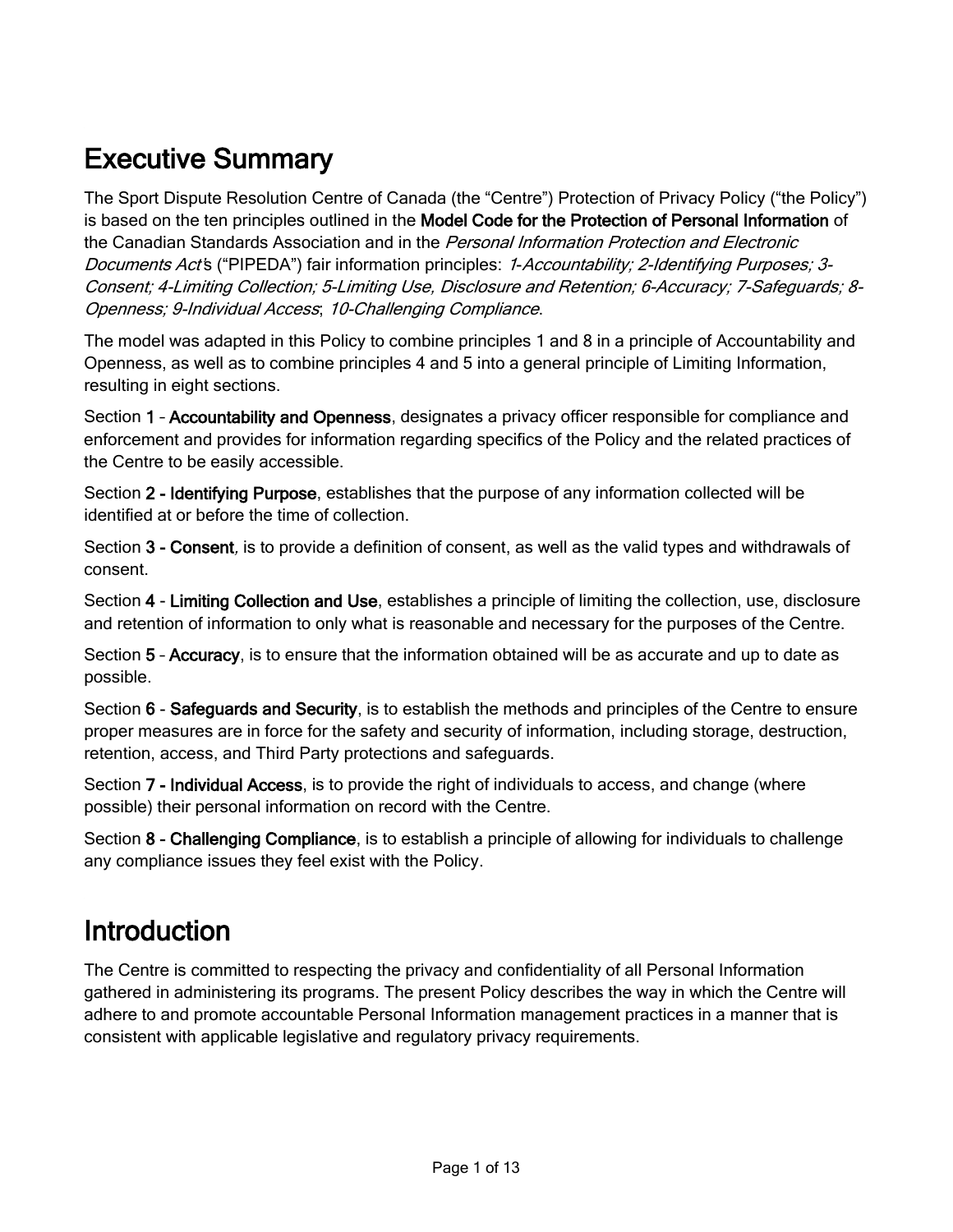## <span id="page-5-0"></span>A. Purpose

The Policy establishes how the Centre collects, uses, and discloses Personal Information during the course of its activities by providing principles for the management of Personal Information while ensuring optimal balance between the need of Personal Information to conduct the Centre's operations, the right to privacy of its clients, Employees, Board Members and stakeholders and other fundamental rights in accordance with the principle of proportionality.

## <span id="page-5-1"></span>B. Scope

The Centre shall at all relevant times and in all of its operations comply with applicable federal, provincial and territorial privacy legislation and their regulations ("applicable privacy legislation"), as may be amended from time to time. It shall also comply with the *International Standard for* the Protection of Privacy and Personal Information, as published and amended from time to time by the Word Anti-Doping Agency in managing its Doping Tribunal and Doping Appeal Tribunal.

## <span id="page-5-2"></span>C. Application

The Policy applies to all of the Centre's Employees, Board Members, Dispute Resolution Professionals, as well as to any Third Party engaged by the Centre.

## <span id="page-5-3"></span>D. Amendments

The Policy may be updated or modified from time to time by the Centre's Board of Directors for any reason, including to account for the introduction of new technologies, business practices, stakeholder needs or applicable laws and regulations.

## <span id="page-5-4"></span>E. Disclaimer

While the procedural rules governing the conduct of its dispute resolution services provide for confidentiality safeguards, as outlined in the *Canadian Sport Dispute Resolution Code* and/or the *OSIC Confidentiality Policy* (as applicable), the Centre cannot be held responsible for the conduct of the parties, Authorized Representatives or witnesses involved in dispute resolution proceedings (or in any Complaint procedures of the OSIC) which may cause unlawful disclosure of Personal Information that forms part of the evidentiary record before the Centre.

In delivering most of its services virtually, the Centre shall take reasonable steps to prevent unauthorized access to Personal Information in electronic form while stored on its own servers, however it cannot be held responsible for any breach caused by email or Internet service providers of intended email recipients.

The Centre's websites, including those of the OSIC and of Abuse-Free Sport, provide links to Third Party websites. The Centre is not responsible for the collection, use or disclosure of Personal Information obtained by those Third Party websites. It is strongly recommended that the Centre's website visitors consult the privacy policies of those Third Parties before disclosing any Personal Information.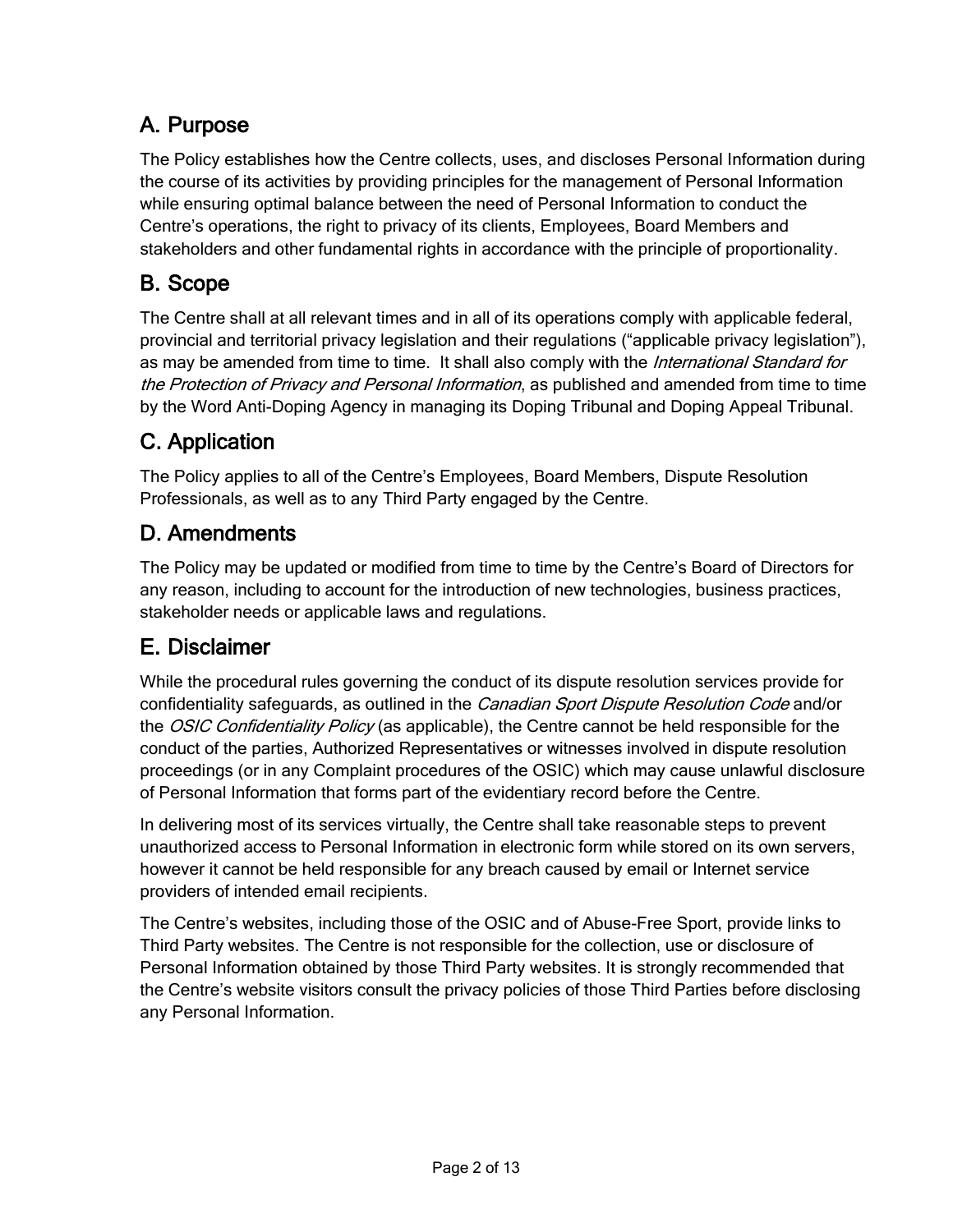## <span id="page-6-0"></span>F. Definitions

Authorized Representative: any lawyer appearing before the Tribunal on behalf of the Individual, any other person so designated in writing by the Individual, or, in the case of a minor Individual who is not emancipated, any parent, legal guardian or authorized representative;

Board Member: any member of the Board of Directors of the Centre, as may be appointed from time to time by Canada's minister responsible for sport;

Case Management Portal: the proprietary online platform used by the Centre's Employees in the management of Tribunal proceedings to share information and documents with Dispute Resolution Professionals, Parties and their Authorized Representatives;

*Complaint:* a submitted complaint intake form, the receipt by the OSIC of information expressly deemed by the OSIC to constitute a complaint, or a complaint initiated by the OSIC, in each case regarding an alleged violation of the UCCMS;

Complaint Management Portal: the online platform used by the Centre's Employees and OSIC Professionals in the management of Complaints to share information and documents with the Director of Sanctions and Outcomes, Dispute Resolution Professionals, Parties and their Authorized Representatives;

Dispute Resolution Professional: any member of the Centre's roster of mediators and arbitrators acting upon appointment by the Centre or by consent of the Parties;

Employee: any person hired by the Centre to execute tasks in the conduct of its operations in exchange for monetary compensation or co-op education credits. For the sake of clarity, a Dispute Resolution Professional is not an Employee;

*Express Consent:* consent given electronically, in writing or orally when necessary by an Individual, which must always be unequivocal and not require inference on the part of the Centre;

*Implied Consent:* consent that can be reasonably inferred from an Individual's actions or inaction;

Individual: a person whose Personal Information is collected, used, disclosed or retained by the Centre;

OSIC: Office of the Sport Integrity Commissioner, an independent function within the Centre, responsible to administer and enforce the UCCMS;

OSIC Professional: any member of the Centre's roster of OSIC independent investigators acting upon appointment by the Centre;

Party: user of the Centre's dispute resolution services or OSIC services including, but not limited to, a claimant, a respondent, an affected party or an intervenor as defined in the *Canadian Sport* Dispute Resolution Code or other OSIC policies and procedures;

Personal Information: information about an identifiable Individual, excluding information otherwise publicly available;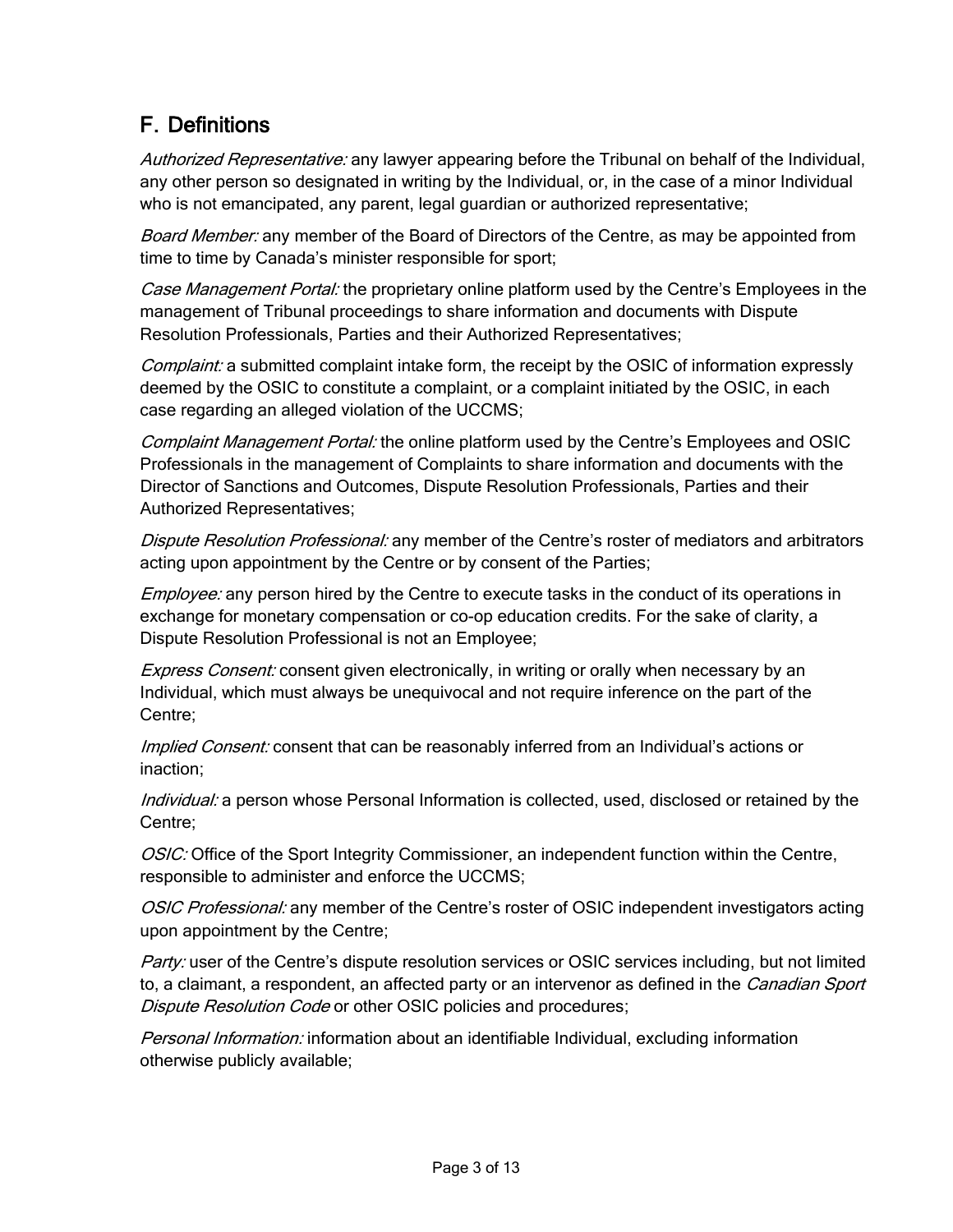Privacy Officer: the Centre's Director of Operations or any other Board Member or Employee that the Board of Directors may nominate from time to time;

Request: right of the Individual to access and ask for the correction of his/her Personal Information as well as a demand, by any person, to access information other than his/her Personal Information (access Request);

Sensitive Personal Information: more delicate Personal Information such as, but not limited to Personal Information relating to an Individual's racial or ethnic origin, commission of offences (criminal or otherwise), health and genetic information;

Service User: any person providing Personal Information to the Centre for the purpose of receiving services or taking part in a Centre's program other than the Tribunal services, such as but not limited to, registrants to events held by the Centre, applicants to the roster of Dispute Resolution Professionals, applicants to the Board of Directors and applicants for employment and internship positions.

Third Party: any person, institution, corporation or other entity that has entered into contractual agreements with the Centre in the conduct of its operations to provide services which involve access or potential access to Personal Information including, but not limited to, investigators, Canadian Sport Helpline operators, consultants, and other suppliers or service providers. For the sake of clarity, the definition of a Third Party excludes Dispute Resolution Professionals;

Tribunal: Dispute Resolution Secretariat of the Centre;

UCCMS: Universal Code of Conduct to Prevent and Address Maltreatment in Sport (UCCMS), available [here.](http://www.sportintegritycommissioner.ca/uccms)

# <span id="page-7-1"></span><span id="page-7-0"></span>1 - Accountability and Openness

#### 1.1 Privacy Officer

- a) The role of the Privacy Officer is to ensure that the Policy complies with applicable privacy laws and regulations, to monitor the Centre's compliance with the Policy, and to report and respond to privacy complaints and breaches.
- b) The Privacy Officer oversees the implementation of the Centre's other policies and procedures which also contribute to the protection of Personal Information.
- c) The Privacy Officer may be contacted by email at  $priv@crdsc-sdrcc.ca$  or by calling the Centre's main office telephone number or in person or by mail at

1080, côte du Beaver Hall, Bureau 950 Montréal (Québec) H2Z 1S8.

d) In the absence or incapacity of the Privacy Officer, or at any time deemed necessary, the Centre's Board of Directors shall designate a Board Member or Employee to replace the Privacy Officer.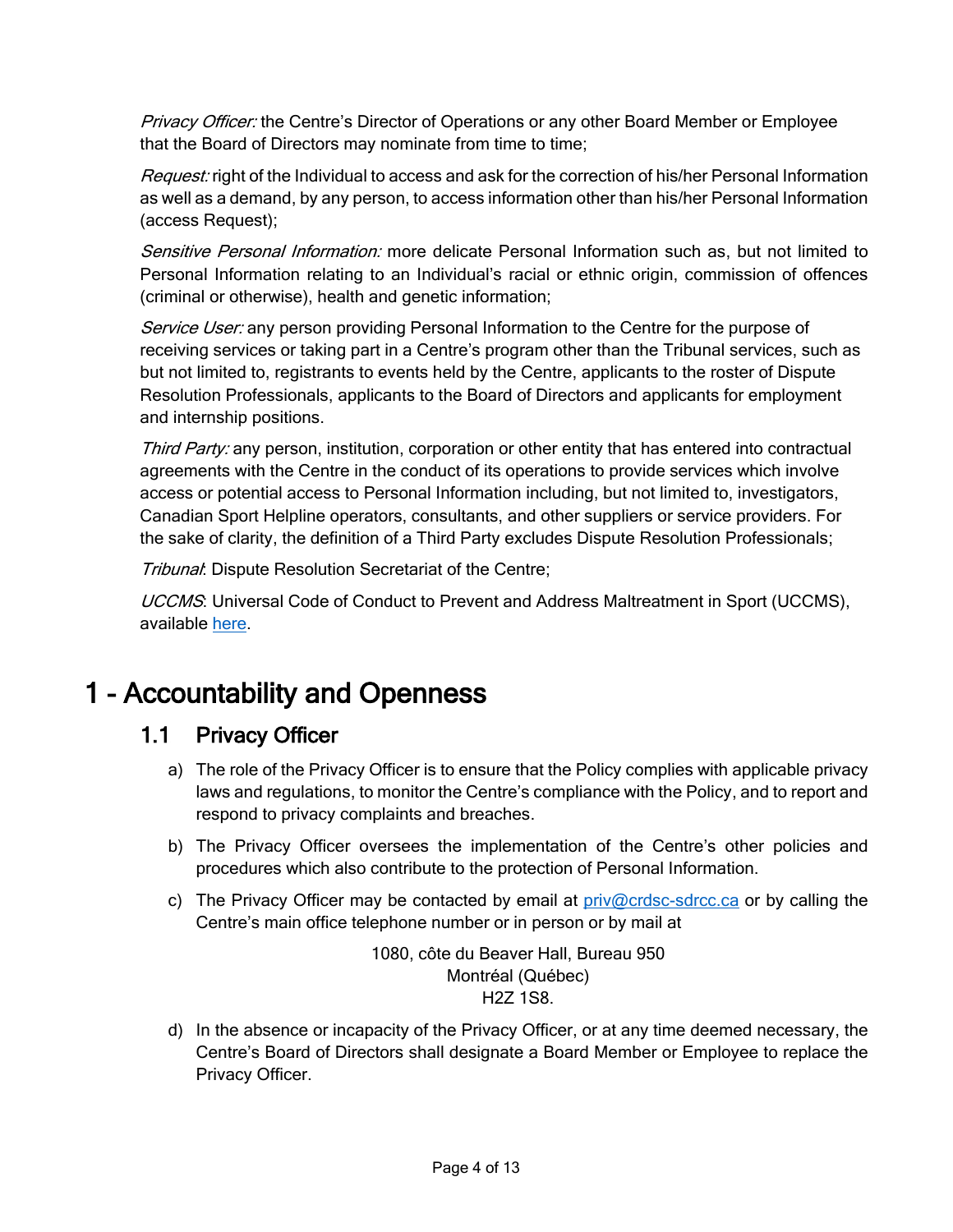## <span id="page-8-0"></span>1.2 Publication of the Policy

- a) The Policy shall be made publicly available through the Centre's website(s) and upon request.
- b) The Centre shall make accessible, through the Policy or otherwise:
	- i. A description of the type and purpose of Personal Information gathered;
	- ii. The methods for Individuals to gain access to their Personal Information on the Centre's records; and
	- iii. Where Personal Information is shared with Third Parties, a justification for giving access to those Third Parties.

#### <span id="page-8-1"></span>1.3 Amendments

a) Amendments to the Policy shall be made publicly available, after their adoption but at least one (1) month prior to becoming effective, through the Centre's website or upon request. It is recommended to Individuals sharing Personal Information with the Centre to check the Policy regularly for changes and updates.

#### <span id="page-8-2"></span>1.4 Discrepancies

a) In the event that there are any discrepancies between applicable privacy legislation and the Policy, the applicable privacy legislation shall take precedence.

## <span id="page-8-4"></span><span id="page-8-3"></span>2 - Identifying Purpose and Type of Information Collected

#### 2.1 Types of Information Collected

- a) The Centre collects Personal Information that is necessary for its operations and/or required by law.
- b) The Centre's operations minimally require last names, given names, and contact information (email address, telephone number and mailing address) of Service Users, Parties and, if applicable, their Authorized Representatives.
- c) The Centre is also seized by the Parties or their Authorized Representatives of certain Personal Information and/or Sensitive Personal Information through the evidentiary record and submissions filed in the course of dispute resolution proceedings, through the Complaint management process or administration of the UCCMS, such as health information, criminal offences, last name, given name, contact information, and information relating to complaints against individuals and related sanctions. Personal Information provided by the Parties or their Authorized Representatives, including without limitations, financial information, health information, last name, given name and contact information, information regarding Complaints or other information about procedures before the Centre, may also be collected in order to determine the admissibility to certain programs offered by the Centre (e.g. legal aid, mental health referrals) and in order to offer such programs to the eligible Parties.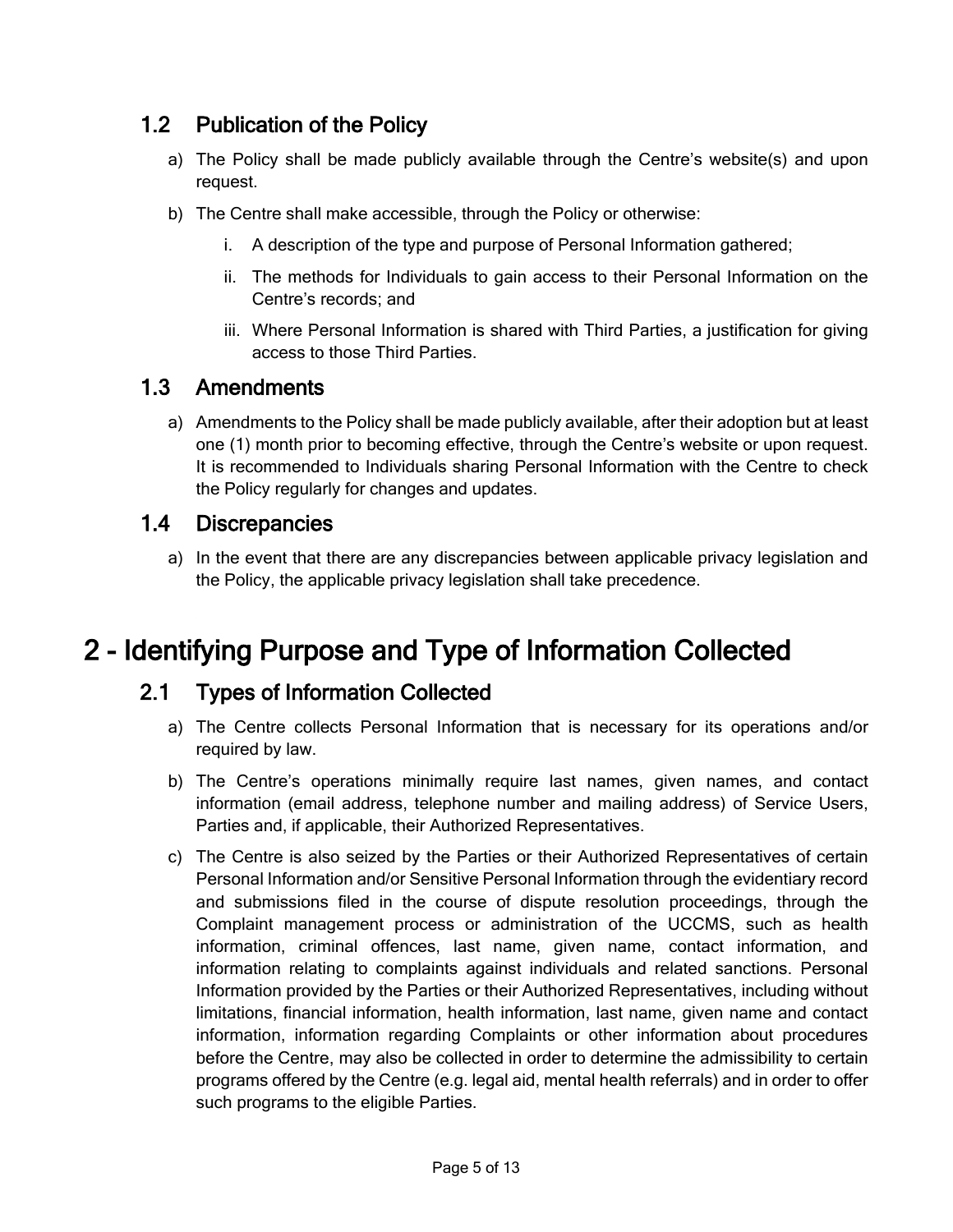- d) The Centre collects Personal Information from its Employees, Board Members and Dispute Resolution Professionals which includes, but is not limited to financial information, last names, given names and contact information.
- e) The Centre's Case Management Portal and the OSIC Complaint Management Portal collect cookies on user accounts such as IP addresses, sections of portal visited, and information downloaded.
- f) The Centre's websites also collect non-identifiable information such as cookies including, but not limited to, IP addresses, sections of website visited, and information downloaded.

#### <span id="page-9-0"></span>2.2 Purpose

- a) The purposes for which Personal Information is collected by the Centre are enumerated in Appendix A.
- b) The Centre will inform the Individual of the applicable purposes at or before the time that the Personal Information is collected and used.

# <span id="page-9-2"></span><span id="page-9-1"></span>3 – Obtaining Valid, Informed Consent

#### 3.1 When to Seek Consent

- a) Except when it is reasonable to think that implicit consent was given, in case of emergency or when not required by law, the Centre must obtain valid consent from the Individual, or Authorized Representative, at or before the time of collection for the use and disclosure of Personal Information.
- b) Except when permitted by law, if the Personal Information collected is to be used for purposes not originally agreed upon by the Individual, the Centre will notify and obtain consent for any new purposes for which it intends to use such information.

#### <span id="page-9-3"></span>3.2 Express and Implied Consent

a) Consent can either be Express Consent or Implied Consent and may be provided by the Individual or by an Authorized Representative. In determining the form of the consent required, the Centre will take into account the sensitivity of the Personal Information and the reasonable expectations of the Individual. Notwithstanding the above, except when permitted by law, the Centre shall seek Express Consent when the Personal Information is likely to be considered sensitive.

#### <span id="page-9-4"></span>3.3 Withdrawal of Consent

a) An Individual may withdraw his or her consent at any time, on reasonable notice, subject to legal or contractual restrictions. The Centre shall inform the Individual of the implications of such a withdrawal, which may result in forfeiture of certain services or information.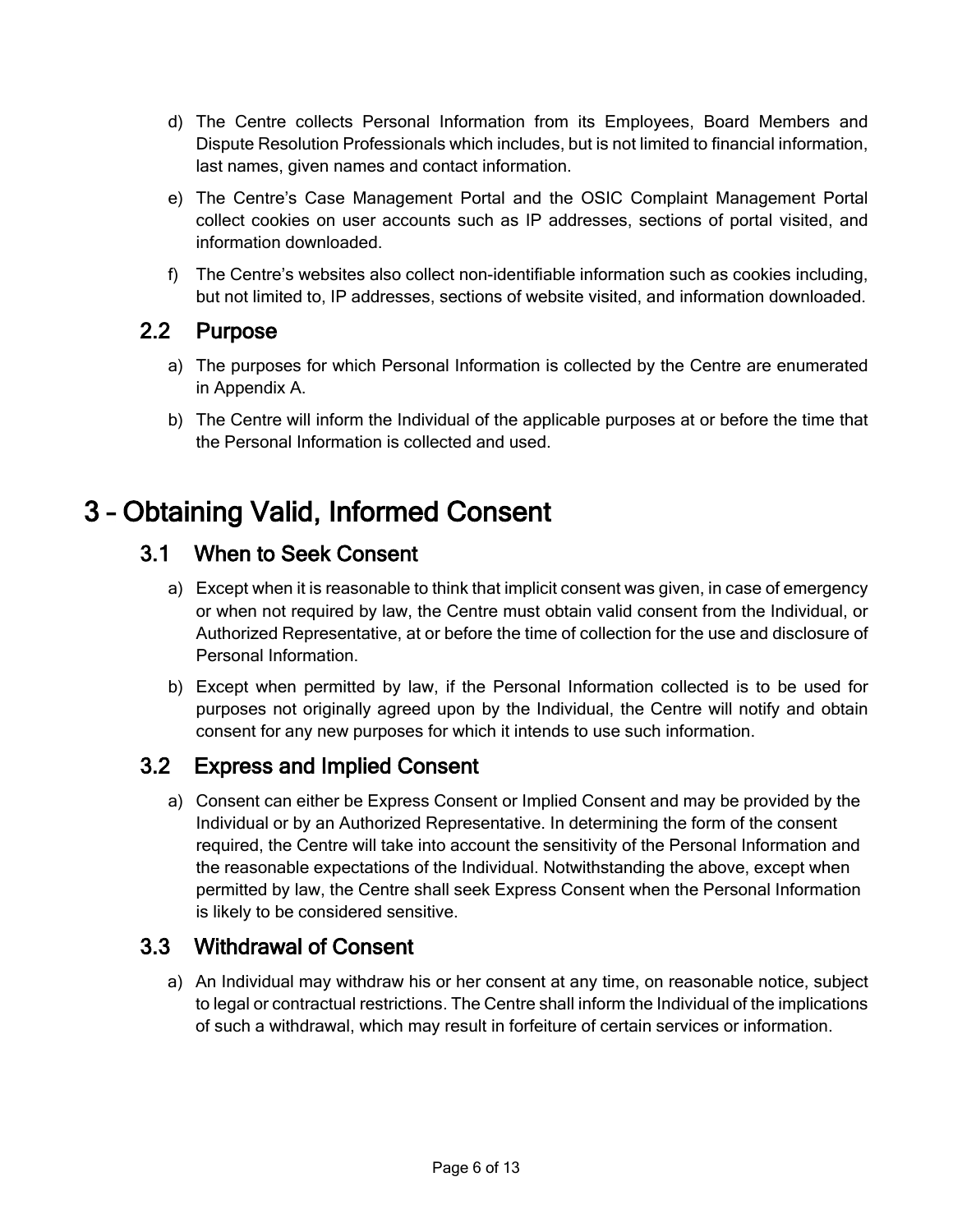# <span id="page-10-1"></span><span id="page-10-0"></span>4 – Limiting Collection and Use

#### 4.1 Collection

a) The Centre shall only collect Personal Information by fair and lawful means necessary for the identified purposes.

#### <span id="page-10-3"></span><span id="page-10-2"></span>4.2 Use and Disclosure

#### 4.2.1 General Principle

a) The Centre shall only use and disclose Personal Information for the identified purposes and such purposes shall be limited solely to fulfilling the necessary functions of the Centre.

#### 4.2.2 Applications of the Principle

- <span id="page-10-4"></span>a) Personal Information described in section 2.1 b) may be shared with other Parties involved in the same dispute or Complaint and with their Authorized Representatives during the proceedings.
- b) Personal Information described in section 2.1 c) may, at the sole discretion of the OSIC in accordance with OSIC policies and procedures and/or by any OSIC Professional in the course of an investigation, or at the sole discretion of the Dispute Resolution Professional appointed to hear a case, be disclosed in the investigation report and/or arbitral awards when necessary to provide reasoning for the decisions rendered.
- c) Any Personal Information described in section 2.1 c) that is disclosed in a decision of the Doping Tribunal and that allows for the identification of an Individual against whom a doping violation has been asserted shall be redacted after 10 years of the decision date
- d) Personal Information described in section 2.1 d) shall be used strictly for purposes of human resources management, governance and Tribunal activities of the Centre respectively.
- e) Where possible and if it can serve the same purpose, the Personal Information described in sections 2.1 e) and 2.1 f) will be used in aggregate forms.
- f) Access to, use and disclosure of Personal Information will be limited to the Centre's Employees, Board Members, Dispute Resolution Professionals, OSIC Professionals and Third Parties in accordance with the reasonable limits required to fulfill their duties and responsibilities with the Centre.
- g) Personal information that is subject to a request shall be retained for as long as is necessary to allow the Individual to exhaust any recourse that he/she may have;
- h) Any Personal Information collected by the Centre shall be managed in accordance with Section 6 herein, Safeguards and Security.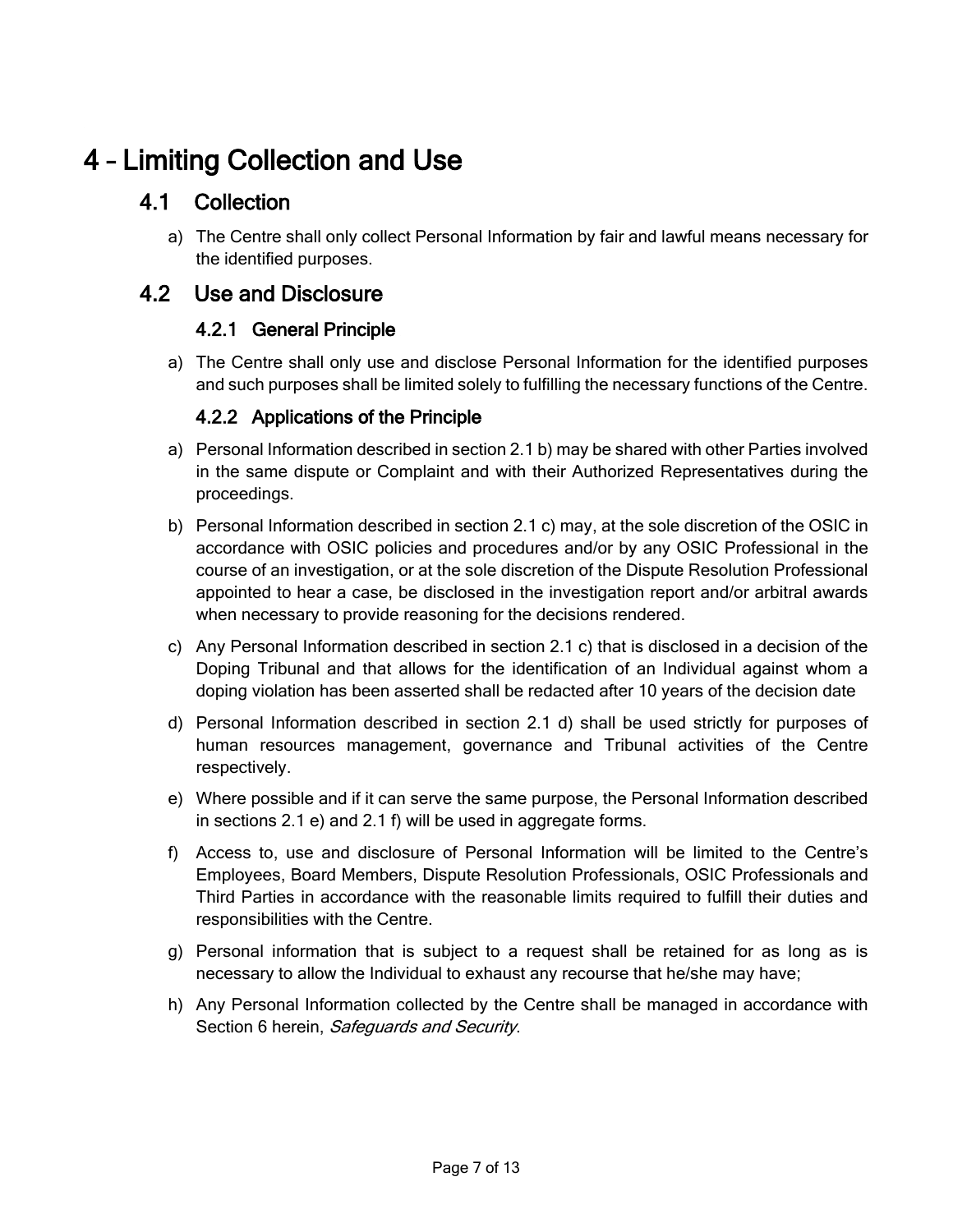#### <span id="page-11-0"></span>4.3 Retention

- a) Personal Information shall be retained only as long as reasonably necessary and still relevant for the purposes for which it was collected.
- b) As a general rule, retaining Sensitive Personal Information requires stronger or more compelling reasons and justifications than retaining other types of Personal Information.
- c) Procedures for the retention, backups and archiving of Personal Information shall be in accordance with the Safeguard and Security standards stated in Section 6 herein and Appendix A of the International Standard for the Protection of Privacy and Personal Information, as published and amended from time to time by the Word Anti-Doping Agency.

## <span id="page-11-1"></span>5 – Accuracy of Information

- a) The Centre will take reasonable steps to ensure that Personal Information is accurate, complete, and as up-to-date as is necessary for the identified purposes.
- b) The Centre requires that each Individual be responsible to provide accurate Personal Information and to ensure it remains current by communicating any changes promptly to the Centre.
- c) The Centre is not responsible for any loss of services or benefits resulting from Individuals who fail to advise the Centre in writing of any changes to their Personal Information on file.

## <span id="page-11-3"></span><span id="page-11-2"></span>6 – Safeguards and Security

#### 6.1 General Provisions

- a) The Centre has implemented safeguards to protect against loss, theft, unauthorized access, disclosure, copying, use or modification of Personal Information. These security safeguards vary according to the sensitivity of Personal Information; the more sensitive the information the higher the level of protection. The Centre commits to maintain those measures or equivalent ones as they may be modified from time to time.
- b) The security methods employed by the Centre include, but are not limited to:
	- i. Physical measures including, but not limited to, securing documents containing Personal Information in lockable filing cabinets and safes, controlling access to offices and filing cabinets to Employees only and shredding of paper files no longer in use;
	- ii. Administrative measures including, but not limited to, appointing a Privacy Officer, limiting access to data on a need-to-know basis, providing confidentiality training and requiring the signature of confidentiality agreements before providing access to Personal Information; and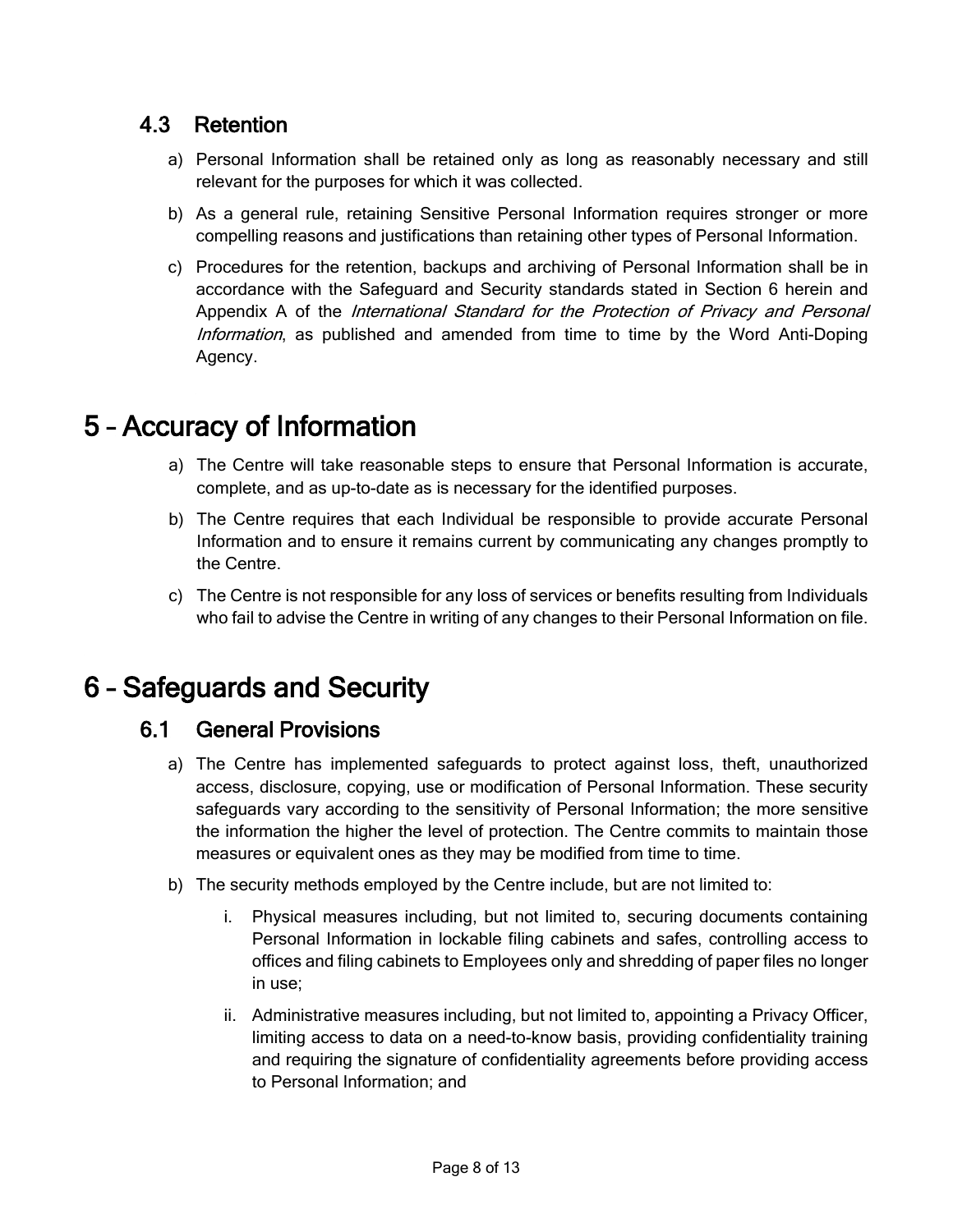iii. Technological measures including, but not limited to, managing access to the Centre's office server, securing data transmission protocols, applying reasonable standards of data security to the Case Management Portal, permanently deleting emails after they have been downloaded as well as a disaster recovery plan.

#### <span id="page-12-0"></span>6.2 Specific Areas of Safeguarding

- a) Personal Information stored on the Centre's server and computers will be safeguarded as follows:
	- i. Access to specific areas of the server is restricted through individual passwordprotected user accounts, based on personal profile of each Employee's responsibilities and needs; and
	- ii. Backups are stored on password-protected devices and kept in a safe.
- b) Any necessary transfer of Personal Information held by the Centre shall be conducted as follows:
	- i. All servers used by the Centre, including the server hosting the Case Management Portal and OSIC Complaint Management Portal, are physically located in Canada, including any server redundancy equipment;
	- ii. The Centre does not transfer Personal Information through cloud technologies and limits to the extent possible the transfer of Personal Information by electronic mail;
	- iii. Email messages containing Personal Information shall be marked as being confidential and sent only to authorized recipients;
	- iv. Where temporary copies, on any devices, are required for Employees to work remotely, duplicates are permanently deleted as soon as no longer needed.
- c) Personal Information stored on the Case Management Portal and OSIC Complaint Management Portal shall be safeguarded as follows:
	- i. Access to the Case Management Portal and OSIC Complaint Management Portal administration area is granted exclusively to Employees and to Third Parties responsible for technical support through password-protected user accounts;
	- ii. Access to case-specific areas of the Case Management Portal and OSIC Complaint Management Portal is restricted to Employees, Dispute Resolution Professionals, OSIC Professionals, Parties and their Authorized Representatives who are concerned by this specific case, and Third Parties through passwordprotected user accounts;
	- iii. Personalization of Case Management Portal and OSIC Complaint Management Portal passwords is governed by rules imposing robust password strength;
	- iv. All files uploaded to the Case Management Portal and OSIC Complaint Management Portal are encrypted; and
	- v. The entire case files on the Case Management Portal are permanently deleted on the  $21<sup>st</sup>$  day following the case being declared closed by the Centre. Where a case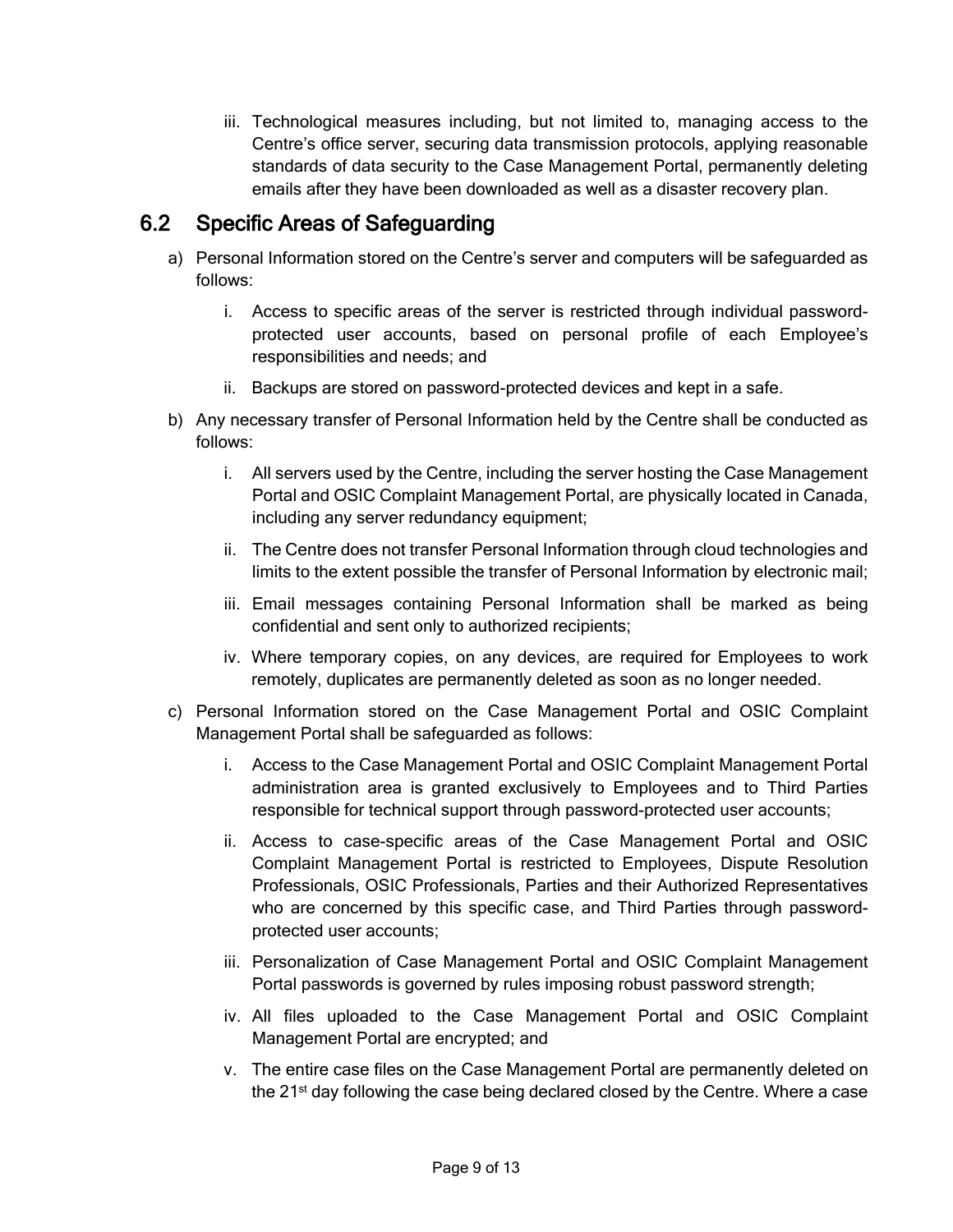is subject to further appeals and at the request of Parties and their Authorized Representatives, the above period may be extended until such time as the subsequent proceedings are terminated. For clarity, this timeline shall not apply to case file and information contained on the OSIC Complaint Management Portal, which information shall be maintained indefinitely.

d) The Centre's Chief Executive Officer is the only person with access to Employee personnel files.

#### <span id="page-13-0"></span>6.3 Privacy Education, Training and Agreements

- a) All Employees, Board Members, Dispute Resolution Professionals and OSIC Professionals shall take part in an orientation session, which includes training on the Policy as well as clear directives related to the collection, use and disclosure of Personal Information, in the execution of their respective duties with the Centre.
- b) All Employees, Board Members, Dispute Resolution Professionals and OSIC Professionals shall, prior to the commencement of their employment, term or mandate with the Centre, execute some form of agreement which binds them to the Centre's Policy as follows:
	- i. All Employees shall sign an employment contract containing a confidentiality clause and are required to commit in writing, annually, to abide by the relevant provisions of the Centre's Workplace/Employment Policy and Procedures Handbook;
	- ii. All Board Members upon appointment shall sign a confidentiality agreement which stipulates that they agree to respect the confidentiality of information that they may be privy to during the course of their duties, in accordance with the confidentiality policies of the Centre; and
	- iii. All Dispute Resolution Professionals and OSIC Professionals shall, upon appointment by the Centre, sign a memorandum of agreement that refers to the Policy and the Centre's Mediators and Arbitrators Code of Conduct or other relevant OSIC policies and procedures (as applicable)
- c) Where Personal Information is being disclosed to or used by a Third Party, the Centre shall ensure that such Third Parties adhere to the safeguard and security standards of the Centre through contractual means.
- d) Parties and their Authorized Representatives are bound by the relevant provisions of the Canadian Sport Dispute Resolution Code which stipulate that they and any other persons attending the proceedings on their behalf shall not disclose any information or document obtained through their participation in the resolution process, unless required by law.

#### <span id="page-13-1"></span>6.4 Destruction, Deletion or De-Identification

a) Personal information will be destroyed, deleted, permanently anonymized or, in the case of paper files, shredded, once it is no longer relevant or necessary for the purposes of the collection.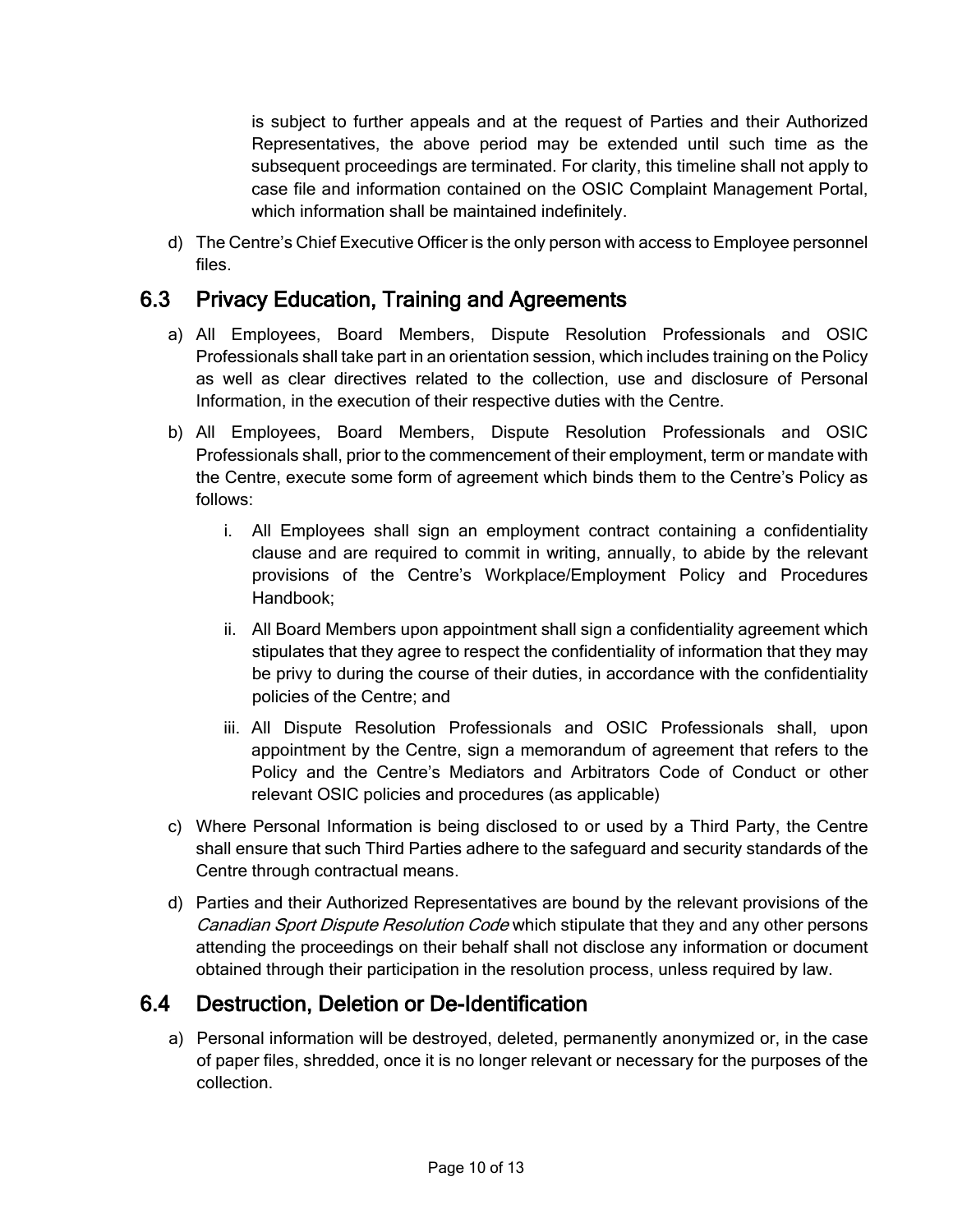# <span id="page-14-1"></span><span id="page-14-0"></span>7 – Individual Access and Correction

#### 7.1 Access and Corrections to Information

Subject to section 7.4,

- a) It is the right of any Individual to access his or her Personal Information upon Request;
- b) The Centre shall also provide, upon Request, an account of the use of the Individual's Personal Information, including disclosure to Third Parties;
- c) The Individual is entitled to Request the correction of any demonstrable errors; and
- d) Where necessary for the conduct of its operations or the maintenance of services and benefits to the Individual, the Centre shall transmit the amended Personal Information to Third Parties with authorized access.

#### <span id="page-14-2"></span>7.2 Identification

- a) Only Requests made in writing by Individuals having properly identified themselves or by Authorized Representatives having the proper authority on behalf of such Individual to obtain the requested Personal Information may be fulfilled.
- b) Proper identification of the requestor shall include two government issued identification document (passport, driver's license, birth certificate, etc.), at least one of which must bear a photo of the requestor.

#### <span id="page-14-3"></span>7.3 Time to Respond to Request

- a) The Centre shall respond no later than 30 days from the date of receipt of a written Request by an Individual.
- b) Under reasonable circumstances including, but not limited to, Requests of voluminous information, impracticable Requests, or Requests requiring a conversion of information, the Centre may require an extension of time beyond the 30-day time limit. In such cases, the requestor will be notified in writing before the expiration of the 30 days, of the reasons for extending the time limit and of their right to make a complaint to the Privacy Officer in respect of the extension.

#### <span id="page-14-4"></span>7.4 Refusing a Request

- a) The Centre may refuse a correction Request, with reasons, under certain limited instances including, but not limited to, where the Individual fails to provide sufficient proof that such information is incorrect. When it is impossible to amend a document, the correction shall be made by a note to file.
- b) Despite a general right to access Personal Information upon Request, the Centre may refuse an access Request if the information is protected by solicitor-client privilege, litigation privilege or settlement privilege, or, in civil law, by the professional secrecy of lawyers and notaries;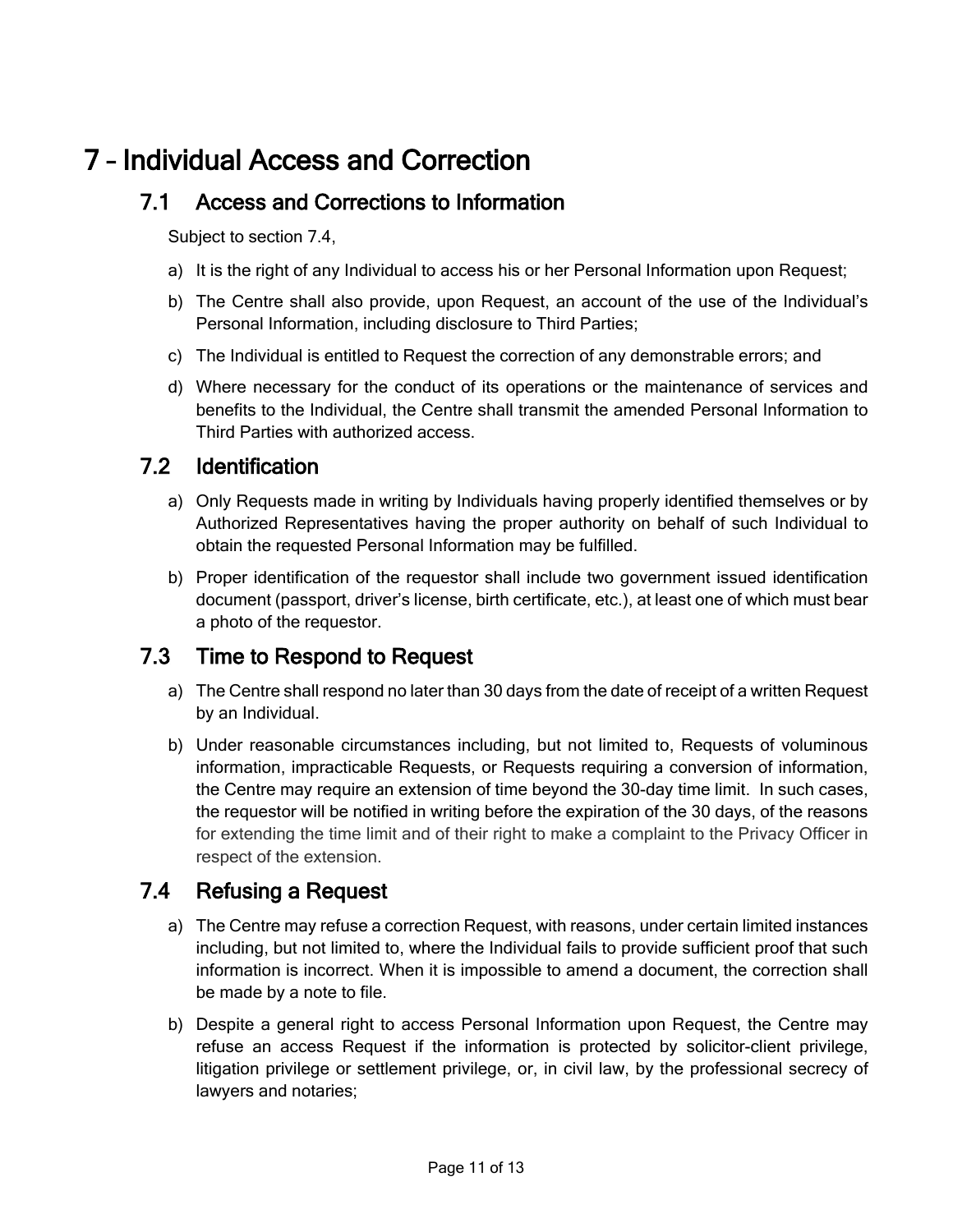- c) The Centre may err on the side of caution and deny any such access Request in certain other situations such as, but not limited to:
	- i. Fulfilling the access Request may cause harm to the Individual or to another Individual;
	- ii. Fulfilling the access Request may compromise the administration, investigation or preparation for adjudication of a Complaint;
	- iii. Fulfilling the access Request would reveal Personal Information of another Individual that is not severable without his or her consent, and is not needed to avoid harm to that other individual; or
	- iv. Any reasonable doubt exists in the proper identification or authority of the requestor, whether the Individual or the person alleged to have authority to act on behalf of the Individual.
- d) The Centre may, where reasonable and possible, allow access to Personal Information in a redacted form in order to avoid harm.
- e) The Centre will be deemed to have refused an access Request if it fails to respond within the 30-day time limit.

## <span id="page-15-1"></span><span id="page-15-0"></span>8 – Challenging Compliance

#### 8.1 Receipt of Inquiries and Complaints

- a) All privacy inquiries, concerns and complaints are to be forwarded to the Privacy Officer upon receipt.
- b) The Privacy Officer shall encourage, but not require, Individuals to submit their inquiries, concerns or complaints in writing.
- c) An Individual may also file a written complaint with a Privacy Officer under applicable privacy legislation.

#### <span id="page-15-2"></span>8.2 Handling of Inquiries and Complaints

- a) When an Individual makes an inquiry or lodges a concern or a complaint regarding a possible confidentiality breach by:
	- i. a Party, the Privacy Officer shall refer the Individual to the relevant provisions of the Canadian Sport Dispute Resolution Code on breaches of such code or to the relevant OSIC policies and procedures, as applicable;
	- ii. a Dispute Resolution Professional or an OSIC Professional relating to a proceeding governed by the *Canadian Sport Dispute Resolution Code* or otherwise pursuant to an OSIC policy or procedure, the Privacy Officer shall refer the Individual to the Centre's Complaints Process Policy; and
	- iii. an Employee, Board Member or Third Party, the Privacy Officer shall refer the Individual to the section 8.2 of the Policy and comply with this section.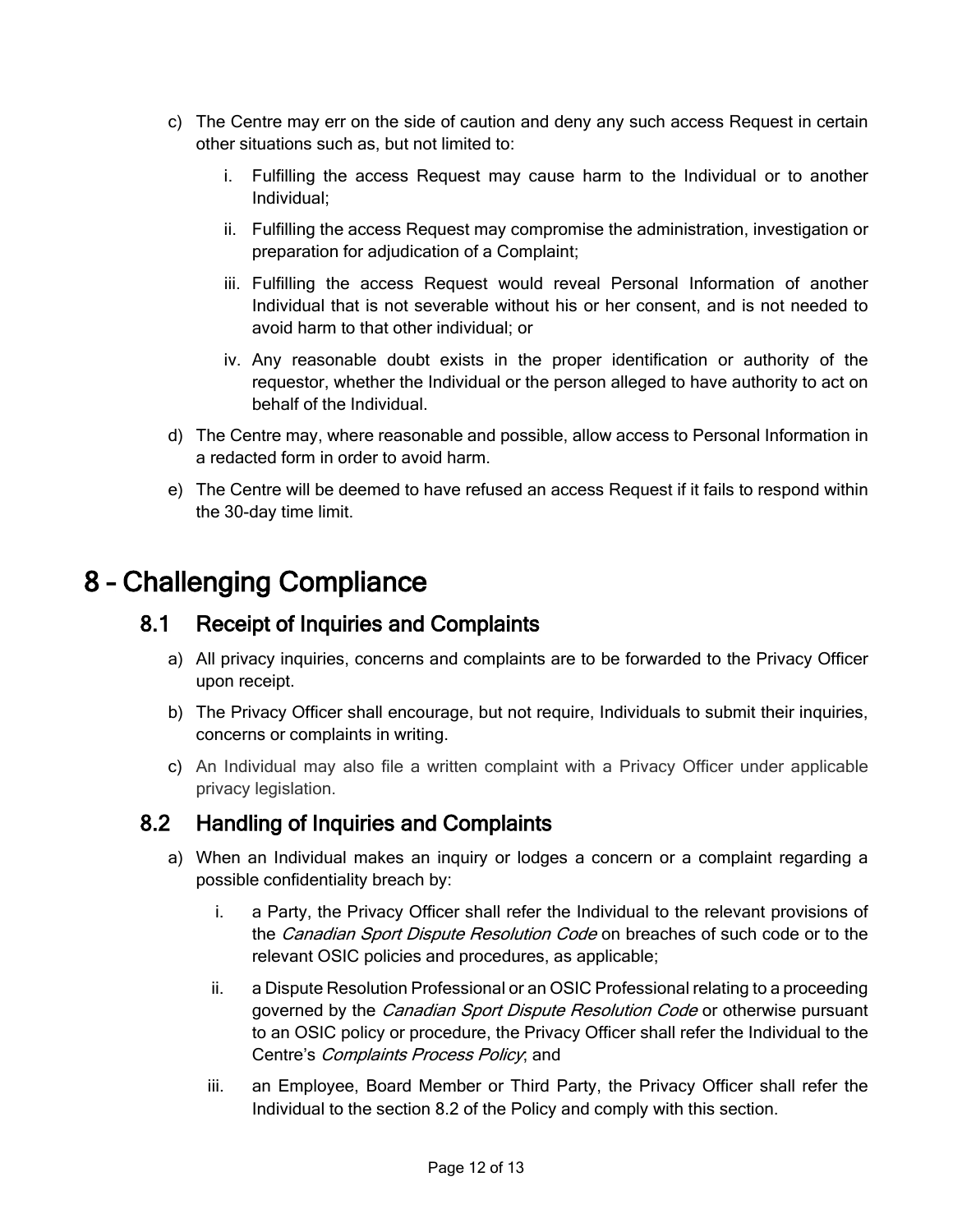- b) Unless the Privacy Officer determines that there is sufficient cause to handle the inquiry, concern or complaint in another manner, the Centre will investigate all concerns and complaints.
- c) The Privacy Officer will complete an initial review of any concerns or complaints within a reasonable period of time. In any event, the Privacy Officer will inform the Individual having lodged the concern or complaint of the progress of the review with an estimated date of completion.
- d) If a concern or complaint is not resolved to the satisfaction of the Individual, the Centre will:
	- i. record the substance of the unresolved concern or complaint with the relevant records about the Individual; and
	- ii. where appropriate, transmit the existence of the unresolved concern or complaint to any Third Parties having access to the Personal Information in question.

## <span id="page-16-0"></span>8.3 Privacy Breaches

- a) Privacy breaches include, but are not limited to, any inadvertent or intentional theft or loss of Personal Information, any unauthorized collection, use or disclosure of Personal Information, any unauthorized modification or destruction of Personal Information, or any non-compliance with this Policy.
- b) In the event of any actual or suspected incidents of privacy breaches, the Privacy Officer shall report to either the Chairperson of the Board of Directors or the Chief Executive Officer of the Centre.
- c) The Privacy Officer is obligated to ensure, minimally:
	- i. Containment from further harm and unauthorized theft, loss, use, or disclosure;
	- ii. Prompt notification of all affected, or possibly affected, Individuals;
	- iii. Investigation of the breach, including a review of relevant systems and policies, and practices and procedures; and
	- iv. Recommendations to, at his or her discretion, either the Chairperson of the Board of Directors or the Chief Executive Officer of the Centre for remediation, rectification and, where appropriate, disciplinary measures.
- d) The Privacy Officer shall keep a record of all incidents and notifications with supporting reasons and inform the Individual of the outcome of the investigation regarding his or her concern or complaint.

#### <span id="page-16-1"></span>8.4 Independent Audit

a) As deemed necessary, the Centre's Board of Directors, may initiate an independent audit of its own compliance with the Policy.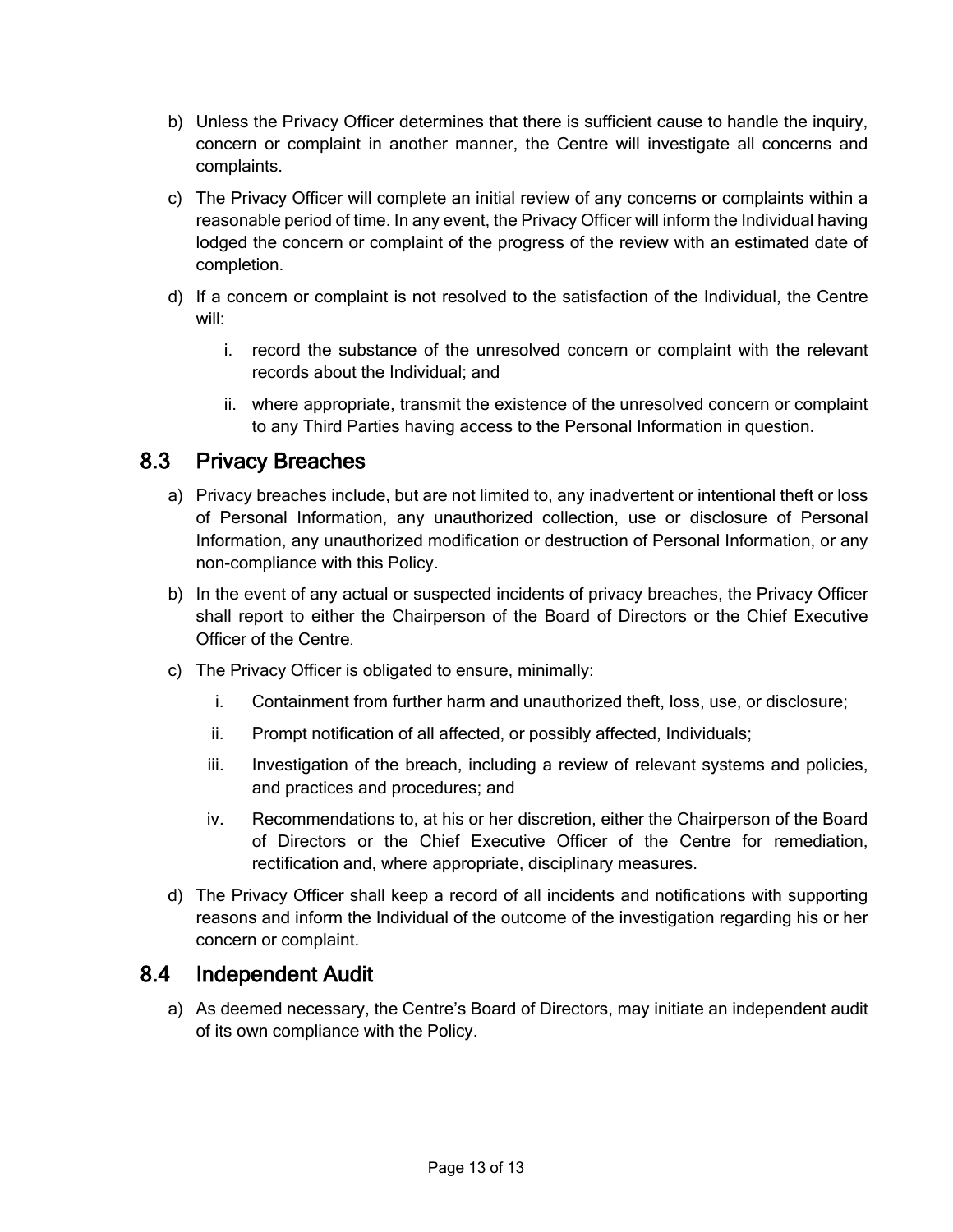# Appendix A

<span id="page-17-0"></span>The Centre collects Personal Information in respect of Individuals for the purposes set out below:

#### From and about all Individuals:

- to organize events involving their participation;
- to refund admissible expenses incurred by Employees, Board Members or Third Parties, in the form of invoices, receipts and travel information;
- to respond to the Individuals' complaints or inquiries;
- to receive, process, administer, investigate, mediate and adjudicate Complaints related to the matter of the UCCMS, to publish decisions rendered pursuant to the UCCMS, and to maintain a registry of relevant information regarding Complaints and adjudication under the UCCMS;
- to assist the Individuals with administrative or technical support in the use of the Centre's systems and services;
- to collect the Individuals' opinions and comments in regard to the Centre's operations;
- to administer the physical security of the Centre's office, through the collection of Personal Information of visitors and clients in the form of images captured on the security video surveillance system;
- such other collections and uses of Personal Information from such persons and for such purposes for which the Centre may obtain consent from time to time; and
- as otherwise required or permitted by law.

#### From Individuals other than Employees:

- as part of the Individuals' requests for the Centre's dispute resolution services or dispute prevention services;
- as part of the Individuals' applications to participate in one of the Centre's programs;
- to advise Individuals about new programs and services that may be of interest to them or to their organizations;
- to monitor the use of the Case Management Portal and OSIC Complaint Management Portal and detect possible fraudulent attempted use; and
- for the purposes of statistical reporting and clients' sport profiles.

#### From Employees:

- for the purpose of recruitment for positions at the Centre;
- for the purpose of the administration of the Centre's policies and procedures regarding the training, retention and evaluation of Employees;
- for the purposes of coaching, mentoring and professional development;
- for the purposes of managing productivity, including making accommodations and allowances;
- from Third Party providers of benefits, pension arrangements and insurance and other related Employee services, for the purpose of providing compensation and such services and fulfilling taxation requirements in respect of same;